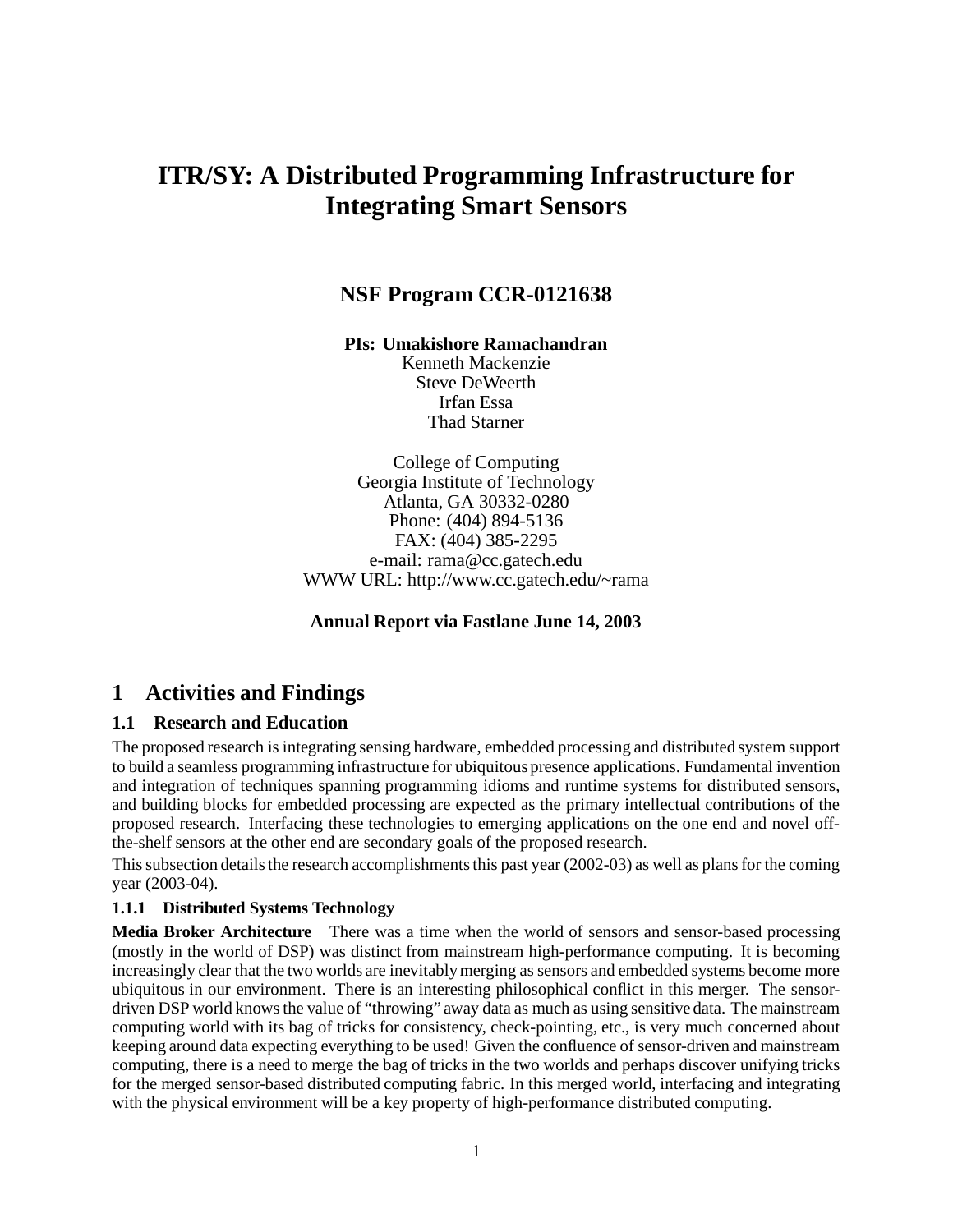We expect more and more mainstream applications of the future to take on a "control loop" flavor in the following sense: inputs from a variety of distributed sensors may be gathered, filtered, processed, correlated, and fused to facilitate higher levels of hypotheses and inferences (implying heavy duty processing) which may then be used to drive distributed actuators to affect the physical world in some application-specified manner. Examples of such applications include mobile robots, smart vehicles, aware environments, disaster response, surveillance, and environmental monitoring.

We are building a *Media Broker* that is aimed at addressing adaptive naming, resource discovery and data fusion. The media broker (see Figure 1) acts as a clearinghouse for sensors and actuators, for data naming and efficient resource discovery, and for specifying application specific behaviors such as sensor fusion, and is being built on top of the D-Stampede [1] system. We feel that naming and resource discovery should be elevated to the level of programming. Data fusion is a natural way to realize virtual sensors. For e.g., one can think of a virtual sensor that fuses corresponding inputs from two or more real sensors (such as audio and video). In this sense, data fusion is closely related to the naming problem: naming and resource discovery are common issues to be dealt with for both real and virtual sensors. Identification of the problems in constructing complex control loop applications and Initial ideas on addressing them have been reported in [11]. Two undergraduates Martin Modahl and Ilya Bagrak have been involved in the implementation of the media broker architecture.

**Data Fusion.** Following the technology curve, the sensor "motes" of tomorrow are expected to have the computation and communication capabilities of current handhelds. Thus, advanced multimedia applications that use sophisticated computing infrastructures today may become viable for deployment in future wireless ad hoc sensor networks. Simple in-network data aggregation techniques for sensor networks have been the focus of several recent research efforts. In this research, we extend these techniques to future sensor networks and ask two related questions: (a) what is the appropriate set of data aggregation (or fusion) techniques, and (b) how do we optimally assign aggregation roles to the nodes of a sensor network. We have developed an architectural framework, *DFuse*, for answering these two questions. It consists of a data fusion API and a distributed algorithm for energy-aware role assignment. The fusion API enables an application to be specified as a coarse-grained dataflow graph. It also eases application development and deployment. The role assignment algorithm maps the graph onto the physical network based upon the network topology and environmental conditions, periodically adapting the mapping in case of changes using role migration. Extensive measurements on an iPAQ handheld farm show that DFuse API calls incur low overhead. Preliminary results from this research are reported in [6].

**Migration of Computational Abstractions.** A key technology that is needed to support the DFuse architecture is on-demand migration of computational abstractions to match the role assignment. We have designed and implemented facilities in Stampede for dynamically packaging and migrating Stampede channels without disrupting the application progress.

**Dead Timestamp Identification in Stampede.** This is a continuation of the activity that we started last year in collaboration with Dr. Kath Knobe of HP CRL. We have developed a theory for identifying and eliminating irrelevant items in a Stampede computation and reported it in the 2001-02 annual report. The measurement infrastructure coupled with the post-mortem analysis technique we have developed in Stampede allows us to ask several "what if" questions to validate or eliminate possible design directions for optimizing the performance of the Stampede runtime system.

**Towards Aspect-Oriented Programming Support for Cluster Computing.** This is continuation of an effort to automate certain aspects of distributed programming technologies, in particular the exploration of parallelization strategies and the plumbing among the computational entities. We are extending STAGES that provides these functionalities for a cluster computation to a fully distributed framework with dynamic join/leave capabilities. We are also using this as a starting point for providing higher level debugging facilities in Stampede.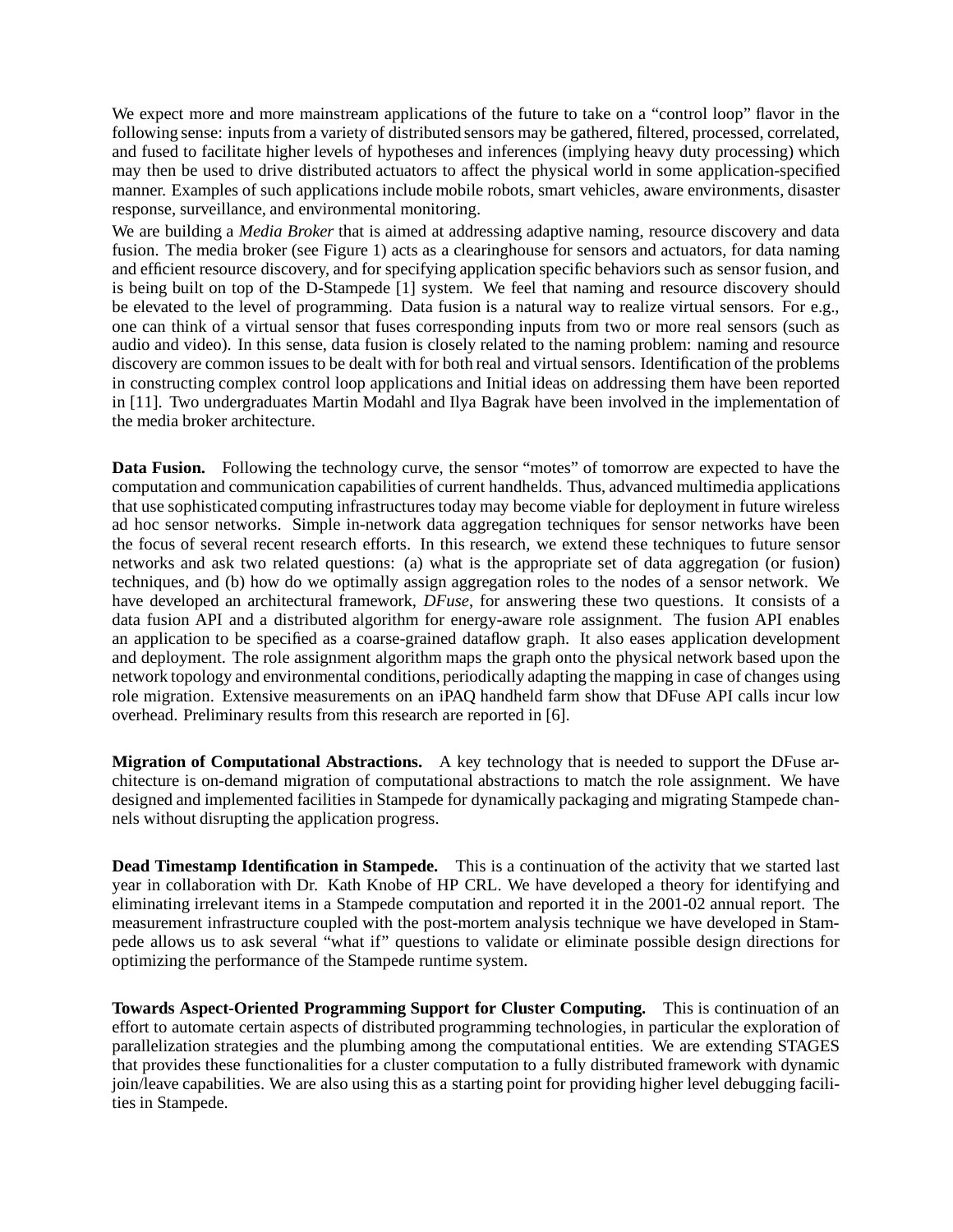**Stampede.NET.** An effort started recently extends the Stampede programming model to wide area internet using the Microsoft .NET infrastructure. The basic value that this efforts to the overall project is to enable access to the Stampede programming model via the Web Service paradigm. The Web Services paradigm is predominantly used in the B2B domain for XML based document exchange. Using this paradigm for Stampede-style distributed stream processing opens new opportunities for stress testing the transport layer and evolving new protocols. .NET has mechanisms for supporting language heterogeneity and garbage collection. We are exploring ways to exploit these features for supporting the runtime model of Stampede.

#### **1.1.2 Mechanisms for Embedded Architectures**

**Software Caching for Embedded Sensor Processing.** This is continuation of the work we reported in the 2001-02 annual report to reconcile programmability with cost for embedded processing associated with sensors in a distributed sensing infrastructure.

Using our initial implementations of a SoftCache system for both Sparc and ARM/XScale systems [5, 4], optimization efforts are underway to reduce the penalties incurred by the SoftCache. Part of this work is attempting to characterize and predict moving from steady state to steady state without emulation of block invalidates ([3] contains some aspects of this work in which we have involved a female undergraduate Naila Farooqui).

Due to the complexity of debugging binary rewriting and translation systems with no *a prior* source code knowledge, the ARM/XScale version which uses a client-server methodology has been incorporated into SimpleScalar 4/ARM and gdb. SimpleScalar has been modified to support a large body of missing kernel functions (sockets, mmap, etc.), while gdb has been modified such that it can directly read and manipulate the server data structures to facilitate debugging. In this manner, translated addresses and code can be directly mapped back to the original program, and gdb sessions can be synchronized to understand the point of failure. Two undergraduates (Christopher J. Parnin and David Raeman) have been at the center of getting this work done.

To address the energy-delay issues that the SoftCache model forces on target devices, work has begun on addressing the different affected dimensions. After a review of methodology, we observed that the Energy Delay metric proposed by Gonzalez and Horowitz has been applied inconsistently. After addressing this issue by publishing a study of the problems [7], we have performed a detailed analysis of the energy-delay impact when replacing local memory with remote network accesses. Our results suggest that using the network as a remote memory can be more energy efficient than local memory under a wide range of conditions [2]. Additional analysis has been applied to the reorganization of the on-die structures, considering application performance and energy consumption of the processor overall [3].

Work is also moving forward on fully instrumenting an XScale platform (the ADI BRH from ADI Engineering, Inc.) to perform live power measurements while allowing for dynamic voltage- and frequency-scaling. Once completed, this instrumentation will allow for hardware verification a new analytical model. This modeling will account for individual power contributions to the overall system of DRAM, network, CPU, etc. This will permit correlation of simulated SoftCache power savings and network energy efficiency to typical hardware.

#### **1.1.3 Sensor Technologies**

**Sensor Lab.** We have provisioned a Sensor Lab within the College of Computing to support our research into flexible software infrastructure for pervasive, heterogeneous, sensor networks. Our lab includes modest quantities of a wide variety of devices, both wired and wireless, from simple commercially available (COTS) components to complex research prototypes.

In last year's report, we described in detail five specific sensor technologies we planned to deploy including an IR tag-based location system, passive temperature sensors, ultrasonic sensors, Berkeley Motes, and HP SmartBadge systems. All have been acquired and all but the ultrasonic sensors and Berkeley Motes have been deployed. In addition we have made extensive use of cameras, microphones and speakers and will be acquiring some RFID equipment and proximity cards for use in the Future Library project.

We have continued outfitting the Sensor Lab within the College of Computing and had a group of students develop a demo application that exercised the deployed sensor infrastructure. The Systems Studio and Systems Lab, along with other portions of the second floor of the College of Computing, have been outfitted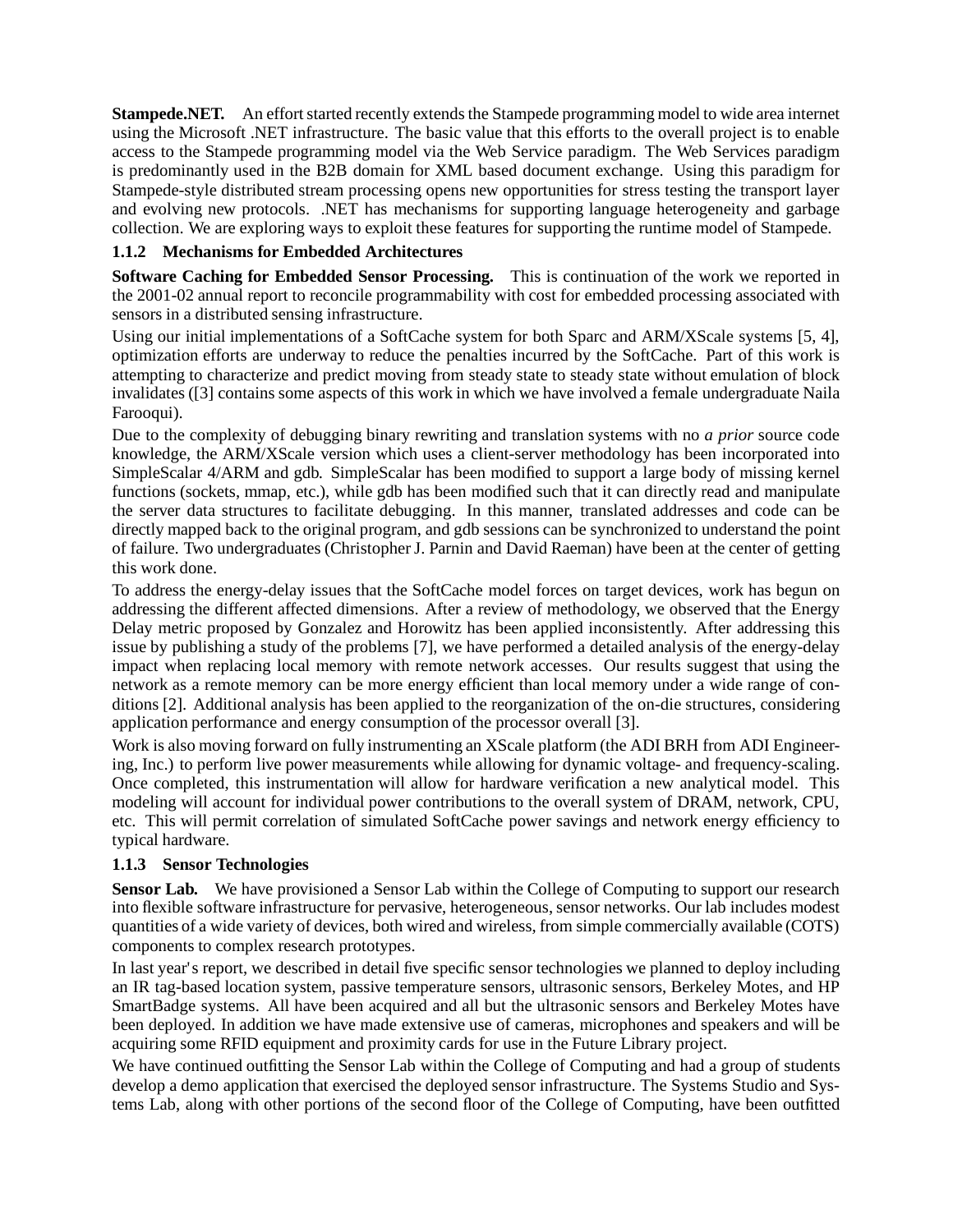with a commercial IR/RF tag-based tracking system. This system provides room-granularity tracking information on participants caring a tracking badge. Low-level sensor data is processed by a proprietary server which then emits tracking data in XML format to our Stampede infrastructure where it is published for applications. The Sensor Lab also contains a variety of microphones and cameras, with varying capabilities, including a pan-tilt-zoom camera. We have contact sensors on doors and passive temperature sensors. We have also been working with iPAQs and prototypes of the HP SmartBadge, which is a portable, wireless single-board computer with attached sensors that runs Linux. Finally we have started working with Berkeley Motes which provide a rich range of capabilities.

Our demo application involves tracking a target individual carrying an IR badge. This provides coarse location information (e.g. in the hallway, in the lab). we have sensors inside and outside doorways to detect entry/exit events. This data is further reinforced (via sensor fusion using the Fusion Channel API in Stampede) by door contact sensor readings. Once a tracked target is confirmed as entering the lab, a pantilt-zoom camera orients and takes a snapshot of the individual entering the room. This is stored for future reference. To track location within the lab, we have deployed simple login monitors on the various machines. Keystroke signatures are used to confirm that an individual logged into an account is the actual target. Using a simple spatial model of the sensored labs and spaces, appropriate cameras are identified to provide surveillance of the tracked target. This demo is mostly complete and exercises the infrastructure while providing a framework for further research. For example, part of the world model includes a sensor/actuator device registry. We have explored simple XML encodings of device characteristics for discovery, all within the Stampede framework. We look forward to augmenting this demo in novel ways with the Berkeley Motes. This demo used the HP SmartBadge as a computational node (although we didn't employ the onboard sensors) running Stampede.

The wireless temperature sensors and HP SmartBadge platform were both used by students in Professor Ramachandran's Pervasive Computing seminar (8803E) during Spring semester of 2003. We hope to see make the Sensor Lab more widely available to classes and students in the future.

We have done some preliminary evaluation of the Berkeley Motes but await delivery of several dozen new Motes and supporting infrastructure. Expected delivery is mid-summer 2003 and we hope to gear up quickly, training several undergraduate and graduate students in the use of the Motes and the TinyOS programming environment. Due to the flexibility of the Motes, many projects are possible. Early on we hope to develop a minimal Stampede protocol stack to run on the Motes, allowing them to integrate easily into existing applications and other research efforts.

Two other efforts are related to the Sensor Lab. First, to facilitate ongoing interaction with Professor Ron Arkin and the robotics group here at Georgia Tech, we plan on purchasing and deploying robots currently used by Ron Arkin's Mission Lab system. Robots are effectively autonomous, mobile sensors and provide a good application of the Stampede infrastructure. Having our own dedicated robotics hardware will allow us to progress more quickly with our efforts in this application domain. Second, in joint work with Professor Ramesh Jain, we will be deploying Stampede as part of a campus-wide Georgia Tech Event Web prototype. This system facilitates development and access to web-mediated events. In the Georgia Tech prototype, the system will be used to access talks, seminars, and conferences held on campus. This work will involve outfitting several spaces on campus with teleconferencing capabilities, effectively extending the Stampedemanaged Sensor Lab to a campus-wide presence.

**Software Infrastructure.** Last year's report outlined a variety of infrastructure technologies that were planned or under development including basic sensor support, fusion channels, time synchronization, power management, and the Media Broker. We have made progress on several fronts and some new research directions have crystallized in the intervening year.

We have demonstrated our ability to sample and control sensors and actuators within the Stampede framework with a variety of applications and demos. We have integrated the Fusion Channel abstraction into Stampede. We have undertaken a power management study and developed algorithms and infrastructure for dynamic power monitoring and management by task placement and migration (DFuse). Transparent task migration in Stampede required the development of a channel migration mechanism. This mechanism is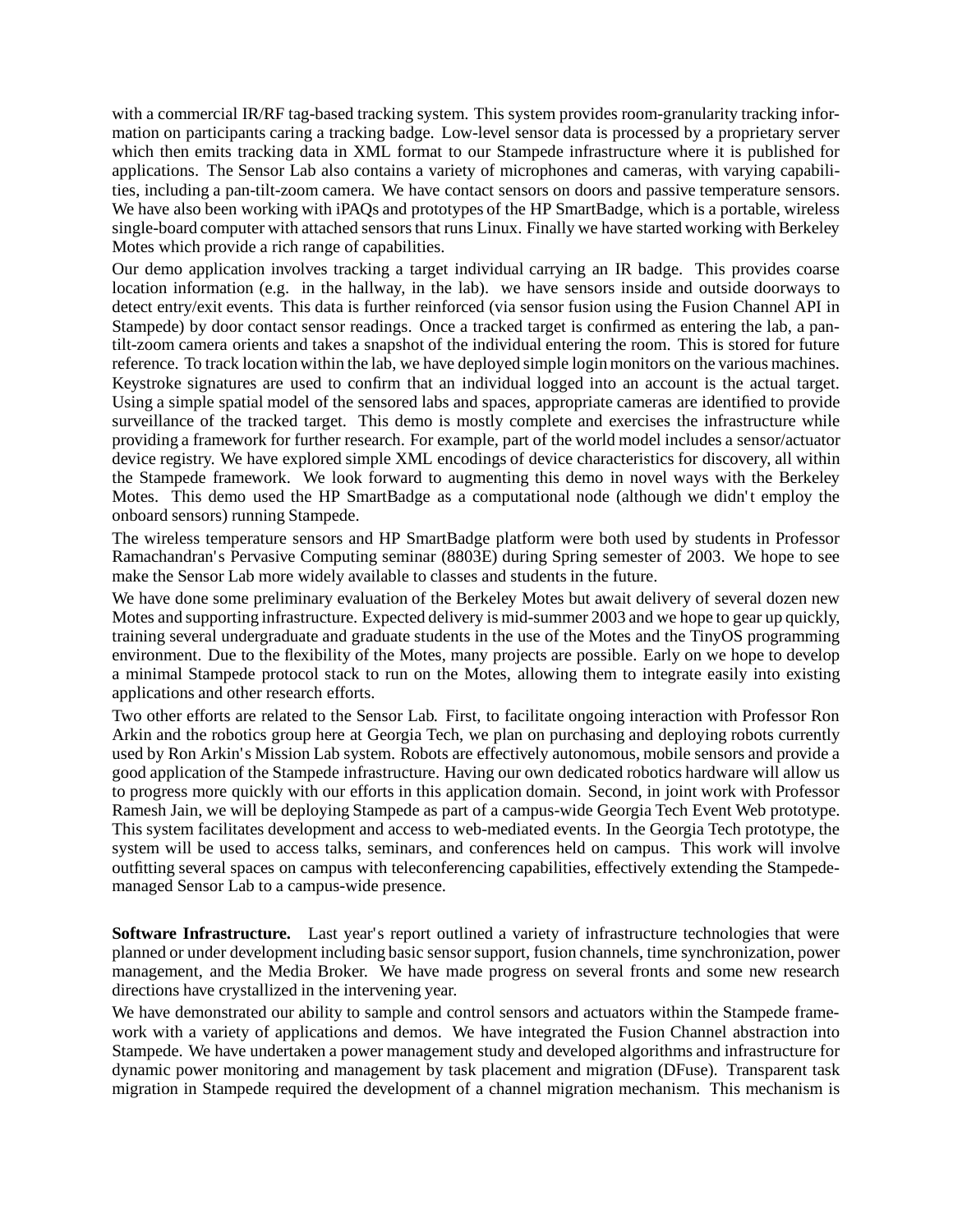useful independently and can be used to implement load-balancing and traffic management.

Efforts on the Media Broker are ongoing. A preliminary implementation has been used to support and structure the Family Intercom application in the Aware Home. This application allows the description and discovery of microphones and speakersthroughoutthe Aware Home. These are often accessed in a combined form as a virtual sensor-actuator pair (ICombo). Information about the placement, attributes and status of devices is maintained in an LDAP repository. The LDAP repository also functions as a name server, allowing abstract named access to Stampede internal entities (e.g. channel descriptors, etc.). This information is augmented by a location tracking system in the Aware Home, accessed via a Java interface through the Context Toolkit. The Family Intercom supports tracking of listeners and speakers and activation of nearby audio resources. Ultimately, users will be able to move freely throughout the home with automated "switchover" of audio devices as the user enters and leaves various rooms.

Development on the Media Broker proceeds on several fronts. We are adding mechanisms for stream publishers (sensors, producers) to specify the various data formats they can produce using a lattice-based type system. Data types are related by possible stream transformations in these lattices (for example, downsampling, rate reduction, cropping, clipping, compression, etc.). Stream publishers also export a command set for changing from one format to another. Internally, the Media Broker is able to implement further transformations that are part of a library of well-known transformation, or via transforms that are provided by clients and dynamically linked on demand. The lattice structure helps the Media Broker determine a "greatest common format" when conflicting requests are presented. We are also exploring additional description and discovery techniques and are considering the use of DSML (Directory Service Markup Language) for representing LDAP data.

We have also undertaken a refactoring and redesign of Stampede to provide flexibility and performance enhancements and to add new features. This work involves careful object-oriented design and modeling and is proceeding with attention to current best software development practices. This effort will yield an improved and well-documented code base to support future enhancements. This work proceeds synergistically with an ongoing Stampede/.NET implementation in which a C# version of Stampede is being implemented within the .NET framework and exposed via web services. We have begun focusing initially on a redesign of the CLF communication substrate to modularly support a variety of transport mechanisms (UDP, reliable UDP, TCP, HTTP, etc.). We are redesigning this layer to provide a secure and flexible deployment/startup mechanism using SSH. In addition we are designing a dynamic, flexible group membership manager with basic fault tolerance. This will allow an improved, integrated implementation of the D-Stampede functionality (currently implemented via TCP proxying) as well as cluster-to-cluster interactions. The redesign will also support heterogeneous address spaces, eliminating the current requirement that all Stampede cluster participants host copies of a single statically-linked address space.

#### **1.1.4 Application Driven Studies**

We continue to drive our research efforts with concurrent application development to ground and confirm our ideas. Last year's report described the TVWatcher and Aware Environments. The TVWatcher project continues as previously described and our work in Aware Environments is currently focused on what we call the Future Library project.

**TVWatcher.** We have made good progress with the TVWatcher this year and are moving into several exciting new developments this summer. TVWatcher is a GUI client for managing, viewing and correlating complex media streams. It has many applications and relies on a distributed infrastructure including capture hosts, a registry and correlation engines. We have high quality text-based correlation now working and have stabilized and optimized the GUI client. We are currently adding infrastructure to support audiobased and video-based correlation. This summer we will be adding simple OCR recognition of scrolling text on video streams and add this information to the text correlation engine. We hope to add rudimentary audio correlation and simple video frame correlation using principal component analysis. Separately we are developing a means to find and display related websites for the current target stream. We are in the process of writing a paper describing this effort.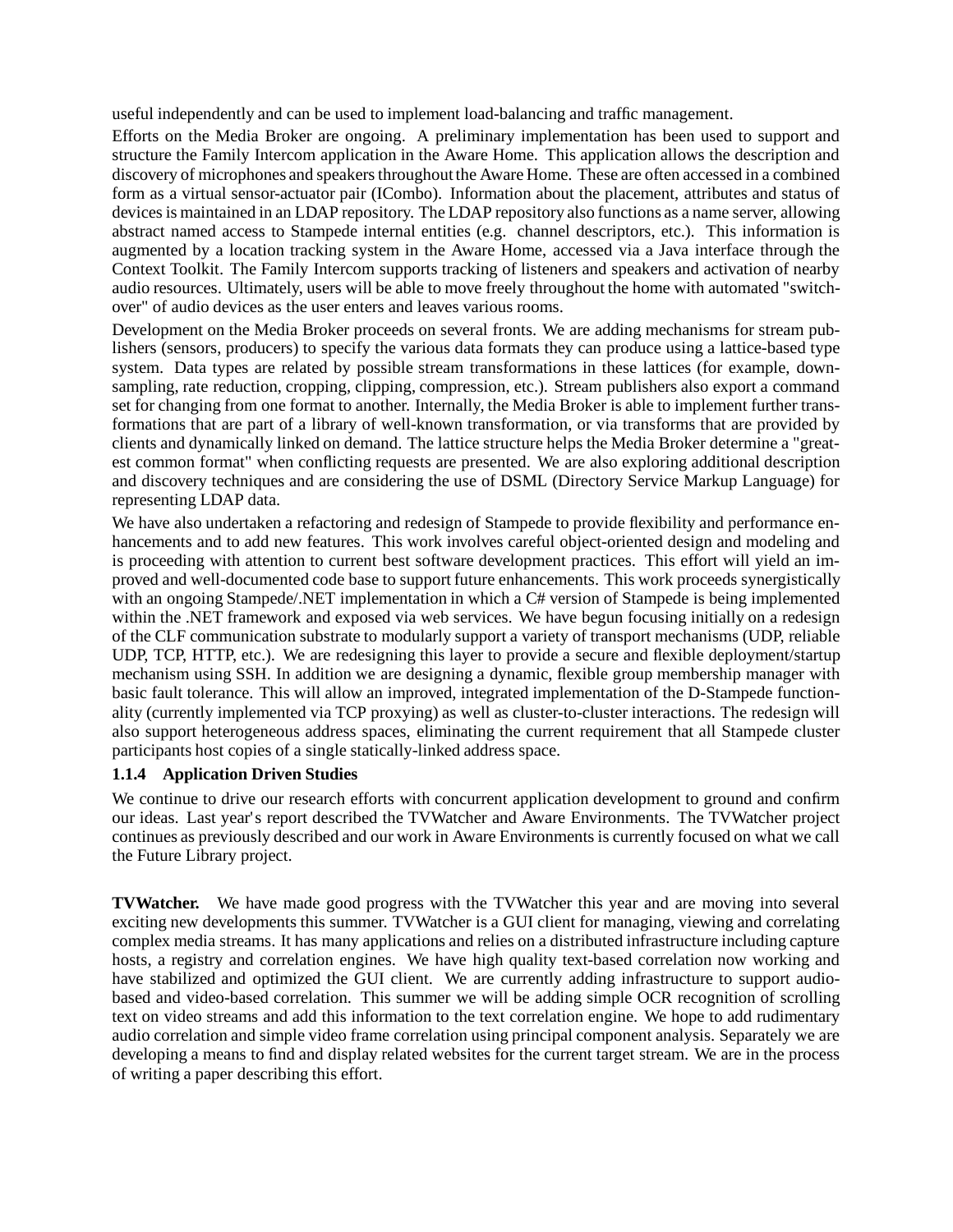**Future Library.** The Future Library project aims to produce an application framework for pervasive computing using the Stampede infrastructure. Specifically the Future Library is intended to assist a user entering a library to find a desired set of resources. We assume the user is supported by a personal computing environment which could be a handheld or wearable or some combination of devices. We assume bountiful computing resources to project the scenario into the future a few years. We are particularly interested in how a pervasive, computationally rich physical environment can assist in such a resource location scenario. We imagine "smart" or computationally enhanced walls, desks, bookshelves, books, etc. Finding physical resources in a library is an analog to a large variety of important and interesting resource tracking, management, and discovery problems including inventory tracking and control. There are obviously a variety of security and surveillance related applications as well. We are currently exploring the use of RFID and proximity technologies. We are using this project as an opportunity to stretch our imaginations and discover interesting new applications and challenges of our technologies. We plan on having a working prototype by the end of summer 2003.

### **1.2 Training and Development**

### **1.2.1 Undergraduate Research Participation**

We continue to attract bright and interested undergraduates to research projects in our group. Undergraduate participation in research within the College is facilitated by the excellent UROC program (www.cc.gatech.edu/program/uroc), coordinated by Amy Bruckman. A variety of institute-wide programs are also available (www.undergraduateresearch.gatech.edu) including a special fund sponsored by the president of Georgia Tech (PURA) and several NSF-sponsored projects. We were pleased to support three undergraduate on ITR-related projects during the Spring semester of 2003. They were: Ahmed El-Helw (TVWatcher), Martin Modahl (MediaBroker) and Ilya Bagrak (MediaBroker). An additional student, David Hilley, will be supported in the summer of 2003 by this award for his work on the TVWatcher project. For details of the PURA program, along with a list of recipients, see the website.

Many of the ongoing ITR-related projects are partially staffed by students working in the context of the Systems Hackfest. This is a group of undergraduates who participate in various research projects for pay, course credit, or just for fun. Hackfest is supervised by Research Scientist Phil Hutto and runs throughout the year. Summer sessions are most productive and have recently involved more than 10 students. Students meet briefly in a weekly session to report progress and plan milestones for the coming week. The group meeting allows cross-fertilization of project ideas and helps to educate the students. In addition, it provides an opportunity for group brainstorming on design and debugging issues. Weekly project meetings are focused on specific research tasks and often involve relevant faculty, grad students and staff.

During the last year undergraduates have participated in the following projects: TVWatcher, Family Intercom, MediaBroker, Future Library, Sensor-based Location Tracking, and HP SmartBadge.

### **1.3 Outreach**

In the Fall of 2003, we plan to organize a workshop that brings together researchers from several different areas of sensor-based distributed computing spanning applications to hardware design. The intent is to familiarize everyone with the complementary research efforts in this space so that the overall impact of the ITR program can be far greater than the individual research efforts. The idea for such a workshop originated from a discussion with Dr. Helen Gill in the Fall of 2002.

### **1.3.1 Advisory Board**

Prof. Ramachandran is also a PI on an NSF research infrastructure (RI) award. As part of managing the NSF RI award, we hold an annual research advisory board meeting with external board members. The external board members for our Fall 2002 meeting included: Roger Haskin (IBM Almaden), Yousef Khalidi (Microsoft), Jim Rowson (HP labs), Rick Schlichting (AT & T), Kath Knobe (HP), Willy Zwaenepoel(Rice), Margaret Martonosi (Princeton), and Mary Vernon (UW-Madison).

The internal members included: Jim Foley (COC), Nikil Jayant (GTBI), Krishna Palem (ECE), and Rich DeMillo (COC).

Much of the research work being conducted for the ITR project uses the RI equipment. Thus the advisory board meeting features the research work of the ITR project quite prominently and thus obtains valuable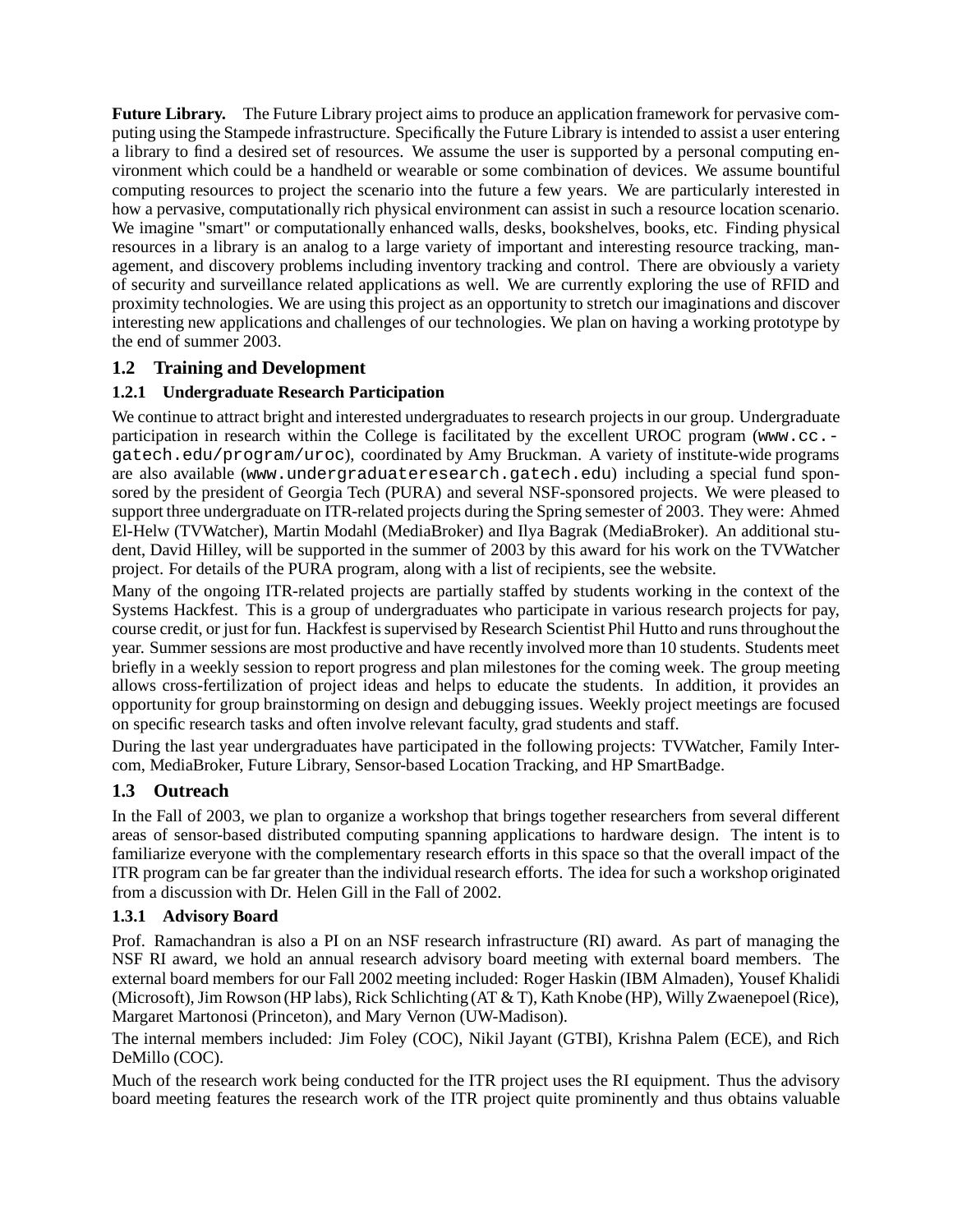feedback and establishes connections with industries.

The next board meeting has been tentatively scheduled for Spring of 2004.

# **2 Publications and Products**

### **2.1 Publications**

See the references at the end of this document.

### **2.2 Web Site**

Please visit the project web site at www.cc.gatech.edu/~rama/ubiq-presence/

# **3 Contributions**

The activitieswe are currently undertaking have resulted in a significant number of publications and software artifacts. These are listed in the references at the end of this report.

### **3.1 Human Resources**

We have roughly 15 graduate students, 10 undergraduate students, and 4 research scientists working in areas related to this project.

### **3.2 Research and Education**

The research artifacts from the project are finding their way into graduate courses. Professor Ramachandran taught a special topics course entitled, "Pervasive computing with distributed sensors," (URL: www.cc. gatech.edu/classes/AY2002/cs8803e\_spring). Some of the students in the course used D-Stampede as an implementation vehicle for the course project.

Further we are in the process of establishing a *sensor lab* via funding from an NSF RI award. This lab will serve both the research agenda of this ITR award as well as curricular development both in the College of Computing and School of Electrical and Computer Engineering at Georgia Tech.

# **4 Special Requirements**

The total budget for this 5-year proposal is \$1.35M. However, due to fiscal constraints NSF chose to frontload the total budget by awarding \$750,000 in the first year. The second year increment was \$200,000. The understanding with the program manager (Dr. Helen Gill) is that our spending plan for the award will be more balanced over the 5-year period despite the front-loaded nature of the allocation. Hence, we have over \$500,000 still remaining from the first two years of allocation.

# **References**

- [1] Sameer Adhikari, Arnab Paul, Bikash Agarwalla, and U. Ramachandran. D-stampede: Distributed programming system for ubiquitous computing. Technical report, CERCS, Gerogia Inst. of Technology, 2003. Expanded version of a paper that appeared in the 22nd International Conference on Distributed Computing Systems (ICDCS), to be submitted to IEEE TPDS.
- [2] J.B. Fryman, C.M. Huneycutt, H.S. Lee, K.M. Mackenzie, and D.E. Schimmel. Energy efficient network memory for ubiquitous devices. Technical Report GIT-CERCS-03-05, CERCS, Gerogia Inst. of Technology, 2003.
- [3] J.B. Fryman, H.S. Lee, C.M. Huneycutt, N.F. Farooqui, K.M. Mackenzie, and D.E. Schimmel. Softcache: A technique for power and area reduction in embedded systems. Technical Report GIT-CERCS-03-06, CERCS, Gerogia Inst. of Technology, 2003.
- [4] Joshua Fryman, Chad Huneycutt, and Kenneth Mackenzie. Investigating a softcache via dynamic rewriting. In *Fourth Workshop on Feedback-Directed and Dynamic Optimization (FDDO)*, 2001.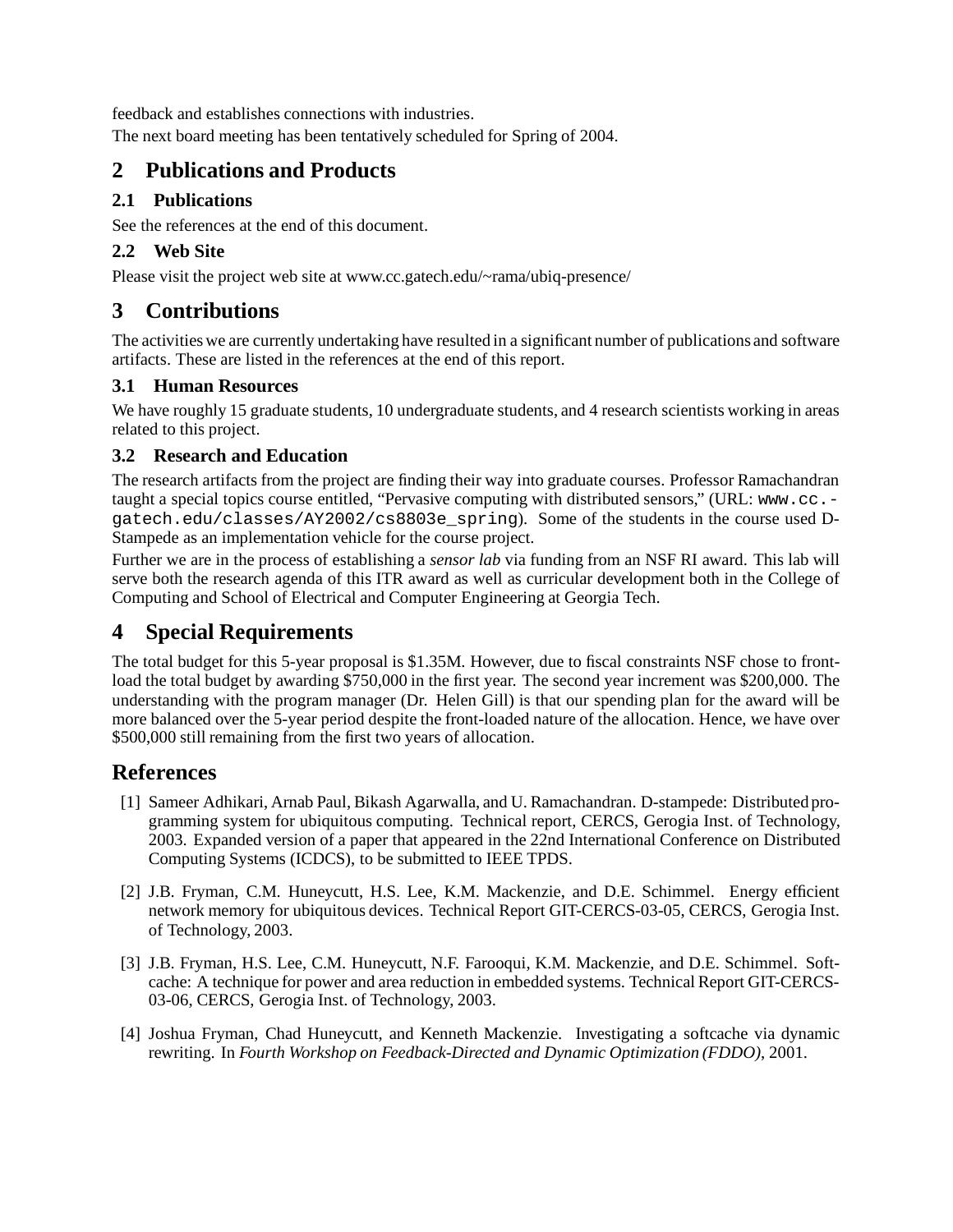- [5] Chad Huneycutt, Joshua B. Fryman, , and Kenneth Mackenzie. Software caching using dynamic binary rewriting for embedded devices. In *International Conference on Parallel Processing 2002*, August 2002.
- [6] Rajnish Kumar, Matthew Wolenetz, Bikash Agarwalla, Jun-Suk Shin, Phillip Hutto, Arnab Paul, and Umakishore Ramachandran. Dfuse: A framework for distributed data fusion. Technical report, CERCS, Gerogia Inst. of Technology, 2003. Submitted to ACM SenSys ' 03 , Los Angeles,CA, Nov 5-7,2003.
- [7] H.S. Lee, J.B. Fryman, A.U. Diril, and Y.S. Dhillon. The elusive metric for low-power architecture research. In *Proceedings of the Workshop on Complexity-Effective Design*, 2003.
- [8] Hasnain A. Mandviwala, Nissim Harel, Kathleen Knobe, and Umakishore Ramachandran. Distributed garbage collection for timestamped data. Technical report, CERCS, Gerogia Inst. of Technology, 2003. This is an expanded version of two papers that appeared in earlier conferences, ICPP 2002 and LCPC 2002, to be submitted to IEEE TPDS.
- [9] Arnab Paul, Sameer Adhikari, and U. Ramachandran. An implementation of a cluster runtime system for streaming and multimedia applications. Technical report, CERCS, Gerogia Inst. of Technology, 2003. To be submitted to Software Practice & Experience.
- [10] Arnab Paul, Nissim Harel, Sameer Adhikari, Bikash Agarwalla, Umakishore Ramachandran, and Ken Mackenzie. Interaction between stampede runtime and operating systems. In *2003 IEEE International Symposium on Performance Analysis of Systems and Software*, March 2003.
- [11] Umakishore Ramachandran, Phillip Hutto, Bikash Agarwalla, and Matthew Wolenetz. A system architecture for distributed control loop applications. In *Workshop on Future Trends in Distributed Computing Systems*, May 2003.
- [12] Umakishore Ramachandran, Rishiyur S. Nikhil, James Matthew Rehg, Yavor Angelov, Arnab Paul, Sameer Adhikari, Kenneth Mackenzie, Nissim Harel, and Kathleen Knobe. Stampede: A cluster programming middleware for interactive stream-oriented applications. Technical report, CERCS, Gerogia Inst. of Technology, 2003. Submitted to IEEE TPDS special issue on middleware.